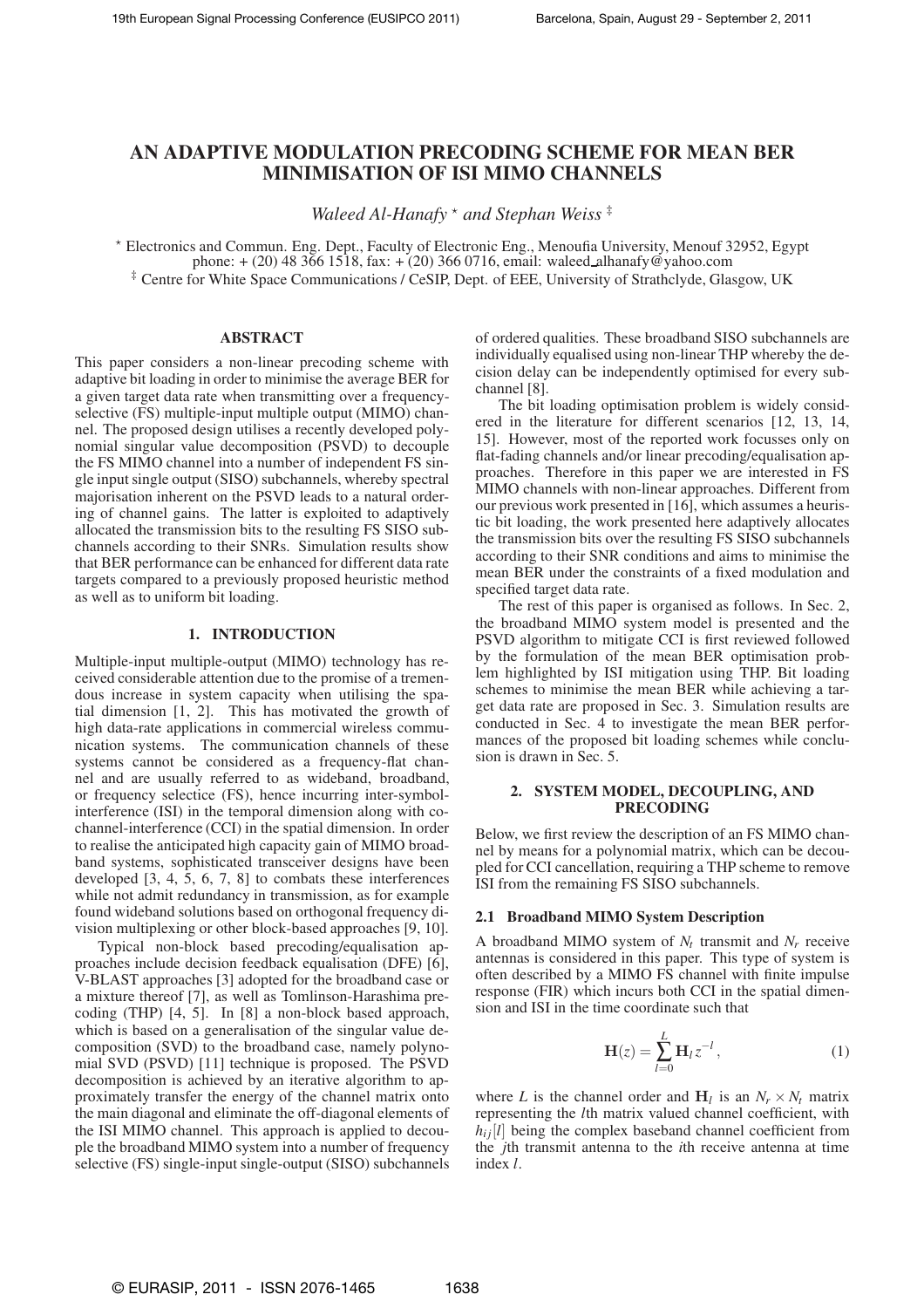

Figure 1: System model of a broadband MIMO channel  $H(z)$  precoding scheme with adaptive bit loading.

#### **2.2 Polynomial Singular Value Decomposition**

The ISI MIMO channel matrix  $H(z)$  in (1) can be decoupled into  $N = \min(N_t, N_r)$  FS SISO subchannels by resorting to the PSVD algorithm detailed in [11, 17] which leads to the decomposition

$$
\mathbf{H}(z) = \mathbf{U}(z)\mathbf{\Sigma}(z)\tilde{\mathbf{V}}(z), \tag{2}
$$

where  $\mathbf{U}(z) \in \mathbb{C}^{N_r \times N_r}(z)$  and  $\mathbf{V}(z) \in \mathbb{C}^{N_t \times N_t}(z)$  are paraunitary <sup>1</sup> matrices and  $\Sigma(z) \in \mathbb{C}^{N_r \times N_t}(z)$  is a diagonalised and spectrally majorised matrix containing the FS SISO subchannels in the main diagonal such as

$$
\Sigma(z) = \text{diag}\left\{\Sigma_1(z), \Sigma_2(z), \cdots \Sigma_N(z)\right\}.
$$
 (3)

The spectral majorisation property of the PSVD algorithm [11] guarantees the SISO subchannels ordering

$$
\Sigma_1(e^{j\Omega}) \geq \Sigma_2(e^{j\Omega}) \geq \cdots \geq \Sigma_N(e^{j\Omega}) \,\forall \Omega.
$$
 (4)

Since  $U(z)$  and  $V(z)$  are paraunitary matrices, the diagonalised system  $\Sigma(z)$  can easily be obtained between the endto-end transmission system shown in Fig. 1 by applying a lossless precoder  $P(z)$  and equaliser  $W(z)$  defined respectively as [8]

$$
\mathbf{P}(z) = \begin{bmatrix} \underline{V}_1(z) & \underline{V}_2(z) & \cdots & \underline{V}_N(z) \end{bmatrix}, \qquad (5)
$$

$$
\mathbf{W}(z) = \begin{bmatrix} \frac{\tilde{U}_1(z)}{\tilde{U}_2(z)} \\ \vdots \\ \frac{\tilde{U}_N(z)}{\tilde{U}_N(z)} \end{bmatrix}, \qquad (6)
$$

where the components  $\underline{V}_n(z)$  and  $\underline{\tilde{U}}_n(z)$  are the *n*th right and left singular vectors belonging to the matrices  $\tilde{V}(z)$  and  $U(z)$ in (2).

An illustrative example of the PSVD decomposition in (2) which leads to the diagonalised system in (3) with a spectrally majorised SISO subchannels in (4) is shown in Fig. 2. The original channel is a  $4 \times 4$  MIMO system with 11-taps FS channel impulse responses derived from a Saleh-Valenzuela indoor channel model [18] with an exponentially decaying power delay profile.

The independent SISO subchannel gains  $g_i$ ,  $1 \le i \le N$  can be deduced according to the Parseval's theorem as

$$
g_i = \sum_{n=-\infty}^{\infty} |\sigma_i[n]|^2 = \frac{1}{2\pi} \int_{-\pi}^{\pi} \left| \Sigma_i(e^{j\Omega}) \right|^2 d\Omega, \tag{7}
$$

and the channel-to-noise ratio (CNR) of the *i*th subchannel can be defined as

$$
CNR_i = \frac{g_i}{\mathcal{N}_0},\tag{8}
$$

where  $\mathcal{N}_0$  stands for the total noise power at the receiver. By allocating the transmit power budget *P*budget equally among all subchannels, the subchannel SNRs <sup>γ</sup>*<sup>i</sup>* are therefore

$$
\gamma_i = P_i \times \text{CNR}_i = \frac{P_{\text{budget}}}{N} \times \text{CNR}_i, \tag{9}
$$

where  $P_i = P_{\text{budget}}/N$  is the amount of power allocated to the *i*th subchannel.

# **2.3 Mean BER Optimisation**

The SISO subchannels resulting from the MIMO system decomposition via the PSVD are dispersive and independently incur ISI which we aim to mitigate using THP. Therefore, below we refer to this system as PSVD-THP. Fig. 1 shows the transceiver system model of the PSVD-THP, where <sup>v</sup>[*n*] <sup>∼</sup>  $\mathscr{CN}(0,\mathscr{N}_0)$  is additive white Gaussian noise (AWGN) at the receiver. Assuming perfect diagonalisation in (2) and consequently complete suppression of CCI, the role of the THP block THP<sub>*i*</sub></sub> $(M_{k_i})$  is to remove ISI occurred by the *i*th SISO subchannel, while adaptively load it with  $b_i = \log_2 M_k$ bits. An *M*-ary QAM transmission of order  $M_{k_i}$  is assumed , where  $k_i$ ,  $0 \le k_i \le K$  is an integer denoting the index of the QAM modulation order *M* assigned to the *i*th subchannel. This, of course, requires the knowledge of CSI at the transmit side which has to be supplied by the receiver through a feedback channel (cf. Fig. 1) for an FDD channel or by assuming reciprocity for TDD channels [5]. Logically, strong subchannels will be loaded with higher QAM orders, while weak subchannels would be expected to support lower-order QAM transmission or even be switched off, leaving inactive subchannels. For more details of SISO-THP, please refer to [8, 16].

In this paper, we are interested in achieving a target data rate *R* while minimising the mean BER  $\overline{\mathcal{P}}_b$  of the overall transmission. This problem can be formulated as a constrained optimisation problem

minimise 
$$
\overline{\mathscr{P}}_b = \frac{\sum_{i=1}^{N} b_i \mathscr{P}_{b,i}}{\sum_{i=1}^{N} b_i}
$$
 (10a)

subject to 
$$
\begin{cases} \sum_{i=1}^{N} b_i = R, \\ 0 \leq b_i \leq b^{\max}, 1 \leq i \leq N, \end{cases}
$$
, (10b)

where  $b_i$  and  $\mathscr{P}_{b,i}$  are, respectively, the number of bits and BER of the *i*th subchannel, while, for feasibility,  $b^{max} =$  $\log_2 M_K$  is the maximum permissible number of bits per subchannel.

<sup>&</sup>lt;sup>1</sup>A paraunitary matrix **A** is defined as  $\mathbf{A}(z)\tilde{\mathbf{A}}(z) = \tilde{\mathbf{A}}(z)\mathbf{A}(z) = \mathbf{I}$ , where  $(\tilde{z})$  denotes parahermitian operator defined as  $\tilde{A}(z) = A^H(z^{-1})$ .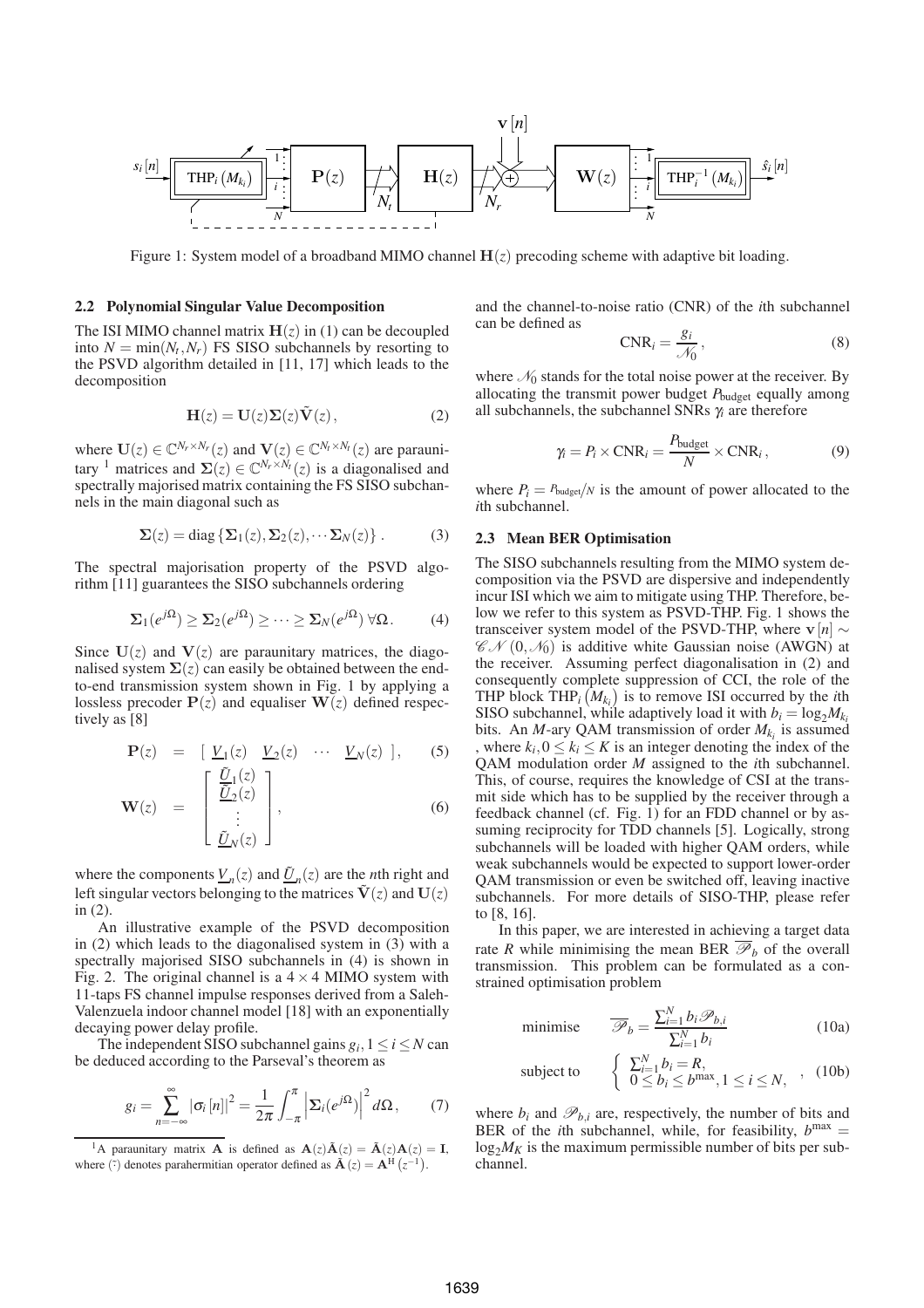

Figure 2: An illustrative example of the PSVD algorithm applied to a broadband  $4 \times 4$  MIMO system where  $\sigma_i[n], i = 1 \cdots 4$ is shown to the left and its spectral majorisation property is shown to the right.

,

The theoretical BER  $\mathcal{P}_{b,i}$  in (10a) of *M*-ary QAM modulation is given by [19]

$$
\mathscr{P}_{b,i} = \mathscr{F}(\gamma_i, M_{k_i})
$$
\n
$$
= \begin{cases}\nQ(\sqrt{2\gamma_i}) & \text{for BPSK,} \\
\frac{1 - \left[1 - 2\left(1 - \frac{1}{\sqrt{M_{k_i}}}\right)Q\left(\sqrt{\frac{3\gamma_i}{M_{k_i} - 1}}\right)\right]^2}{\log_2 M_{k_i}} & \text{for } M_{k_i} \text{QAM,} \\
\end{cases}
$$
\n(11)

where  $\gamma$  is the *i*th subchannel SNR in (9) and  $Q$  is the wellknown complementary error function

$$
Q(x) = \frac{1}{\sqrt{2\pi}} \int\limits_{x}^{\infty} e^{-u^2/2} du.
$$
 (12)

In the next section, different bit loading schemes are considered to solve the above optimisation problem and find the QAM order  $M_{k_i}$  and the allocated bit  $b_i$  for each subchannel  $i, 1 \leq i \leq N$ .

### **3. BIT LOADING SCHEMES**

## **3.1 Uniform Bit Loading (UBL)**

To solve the optimisation problem in (10a) with the constraints in (10b), the easiest and most straightforward method is to uniformly distribute the total target bit rate *R* across all subchannels  $i, 1 \le i \le N$ , i.e.,

$$
b_i = R/N. \tag{13}
$$

The individual BERs are therefore computed for  $M_k =$  $2^{R/N}$   $\forall i$  leading to a mean BER of

$$
\overline{\mathscr{P}}_b^{\mathrm{u}} = \frac{\sum_{i=1}^N \mathscr{P}_{b,i}}{N} \,. \tag{14}
$$

Obviously, the performance of mean BER in (14) is dominated by the worst  $\mathcal{P}_{b,i}$  of the poorest subchannel. This is expected due to the equal allocation of the number of bits *b<sup>i</sup>*

Table 1: Heuristic bit loading for different data rates of the PSVD-THP system.

| data rate $R$    | 8 bits         | 16 bits        | 24 bits     |
|------------------|----------------|----------------|-------------|
| subchannel #1    | 16-OAM         | 64-OAM         | 256-OAM     |
| subchannel #2    | <b>OPSK</b>    | 64-QAM         | 256-QAM     |
| subchannel $# 3$ | <b>OPSK</b>    | 16-QAM         | 64-QAM      |
| subchannel #4    | $``\alpha ff"$ | $``\alpha$ ff" | <b>OPSK</b> |

in (13) regardless of the subchannel gains <sup>γ</sup>*<sup>i</sup>* . Moreover, to achieve the target bit rate  $R$ ,  $b_i$  has to be an integer for practical modulation schemes, otherwise  $b_i = |R/N| + c$ , where *c* is a constant  $\in \{0,1\}$ . This results in either violating the rate constraint in (10b) for  $c = 0$  or even obtaining worse performance of  $\overline{\mathscr{P}}_h^{\text{u}}$  $\int_{b}^{\mathfrak{a}}$  for  $c=1$ .

### **3.2 Heuristic Bit Loading (HBL)**

In order to obtain better mean BER performance than the UBL scheme, the SISO subchannel qualities should be taken into account. In [16] a bit loading scheme was proposed which matches the individual data rates of a prescribed target rate *R* across subchannels according to a heuristic fashion. This, in general, considers the allocation of transmission symbols of higher QAM orders to stronger subchannels while weak subchannels are loaded with lower QAM orders or even left inactive. Table 1 [16] shows a sample HBL scheme for a 4 SISO subchannel system resulting from a decoupled  $4 \times 4$  MIMO system after applying the PSVD-THP algorithm [16].

Fixed allocated bits  $b_i$  are therefore assigned to the *i*th SISO subchannel according to Table 1 regardless of the CSI differences between various broadband MIMO channel realisations. The mean BER of this loading scheme is evaluated using

$$
\overline{\mathscr{P}}_b^{\text{h}} = \frac{\sum_{i=1}^{N} b_i \mathscr{P}_{b,i}}{\sum_{i=1}^{N} b_i}.
$$
 (15)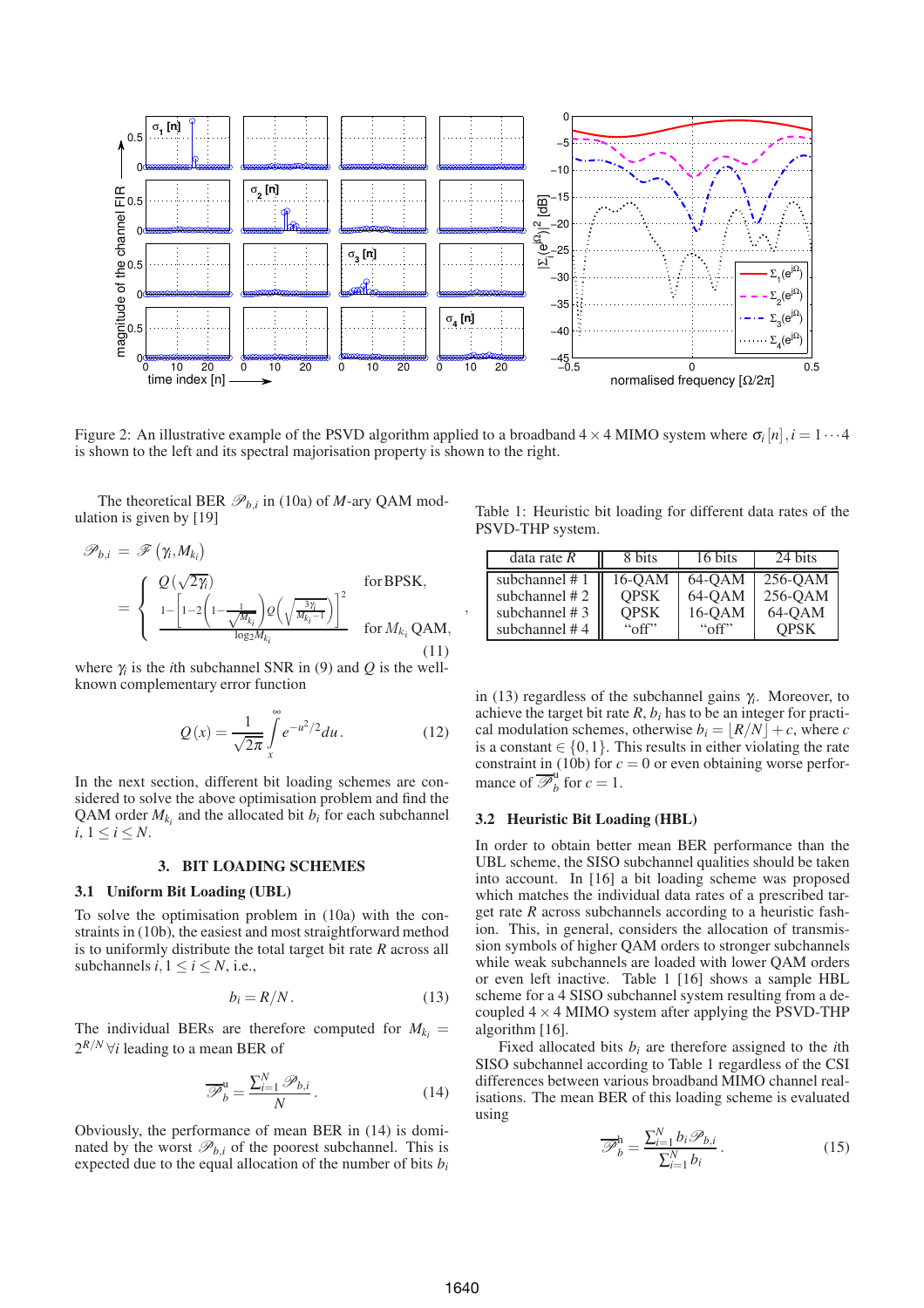Table 2: Pseudo code of the ABL algorithm.

| <b>Input:</b> $M_k$ , $0 \le k \le K$ , $b^{max}$ , and $\gamma_i$ , $1 \le i \le N$ |                                                                                                                 |  |
|--------------------------------------------------------------------------------------|-----------------------------------------------------------------------------------------------------------------|--|
| <b>Output:</b> $b_i$ and $M_k = 2^{b_i}$                                             |                                                                                                                 |  |
| 1.                                                                                   | Initiate all subchannels $i, 1 \le i \le N$ with                                                                |  |
|                                                                                      | $b_i = 0$ , $k_i = 0$ , and $\mathcal{P}_{b,i} = \mathcal{F}(\gamma_i, M_1)$                                    |  |
|                                                                                      | using $(11)$                                                                                                    |  |
| 2.                                                                                   | while $\sum_{i=1}^{N} b_i < R$                                                                                  |  |
| $\overline{3}$ .                                                                     | $j = \argmin(\mathcal{P}_{b,i})$                                                                                |  |
|                                                                                      | $1 \le i \le N$                                                                                                 |  |
| $rac{4}{5}$ .                                                                        | $k_i = k_i + 1$                                                                                                 |  |
|                                                                                      | if $k_i = 1$                                                                                                    |  |
| 6.                                                                                   | $\hat{b}_i = \log_2 M_1, \mathcal{P}_{b,i} = \mathcal{F}(\gamma_i, M_2)$                                        |  |
| 7.                                                                                   | elseif $k_j < K$                                                                                                |  |
| 8.                                                                                   | $b_j = b_j + \log_2 \frac{M_{k_j}}{M_{k_j-1}}, \mathcal{P}_{b,j} = \mathcal{F}\left(\gamma_j, M_{k_j+1}\right)$ |  |
| 9.                                                                                   | else                                                                                                            |  |
| 10.                                                                                  | $b_j = b_j + \log_2 \frac{M_{k_j}}{M_{k_j-1}}, \ \mathscr{P}_{b,j} = +\infty$                                   |  |
| 11.                                                                                  | end                                                                                                             |  |
| 12.                                                                                  | end                                                                                                             |  |

# **3.3 Adaptive Bit Loading (ABL)**

In this section an iterative algorithm is proposed to adaptively allocate data bits across all subchannels to achieve the target rate constraint in (10b) while minimising the mean BER. Different from the HBL scheme, the ABL scheme adaptively allocates data bits according to the SISO subchannel SNRs  $\gamma_i$ . The ABL algorithm starts with computing  $\mathcal{P}_{b,i}$  for all subchannels*i* if loaded with 1st QAM level of order *M*1. Obviously, the strongest subchannel will demonstrate the best BER performance. Similar to the concept of the remaining SNR proposed in [20], the ABL algorithm proceeds with upgrading the strongest subchannel, which is associated with the minimum BER, to the next higher QAM level, *M*<sup>2</sup> in this case. At each iteration, a search for the subchannel that results in the minimum BER  $\mathcal{P}_{b,i}$  if upgraded to the next higher QAM level is done (step 3 in Table 2). The algorithm continued until the sum of the allocated bits across all subchannels is equal to the target data rate *R* according to step 2 in Tab. 2.

The minimisation of the mean BER in the ABL algorithm is guaranteed due to the exhaustive search in step 3 of Tab. 2, which ensures that only subchannels capable of achieving the minimum BER are selected. Note that to keep the last constraint in (10b) of the permissible QAM levels, i.e. not to exceed the maximum order of  $M_K = 2^{b^{\text{max}}}$ ,  $\mathscr{P}_{b,j}$  is set to infinity in step 10 of Tab. 2. The weighted mean BER is finally computed analogous to the HBL scheme in (15).

### **4. SIMULATION RESULTS**

 $A$  4  $\times$  4 MIMO system with a normalised broadband channel of order  $L = 5$  and exponentially decaying coefficients drawn from a complex Gaussian distribution is used to conducted the simulation below. Perfect CSI is assumed at both the transmit and receive sides of the communication link of Fig. 1. The PSVD-THP method [16] is applied to mitigate both CCI and ISI and obtaining an equivalent SISO subsystems with different subchannel SNRs. Bit loading schemes



Figure 3: Mean BER performance of different bit loading schemes with a target data rate of  $R = 8$  bits for a  $4 \times 4$  broadband MIMO system after applying the PSVD-THP method.

presented in Sec. 3 are applied to the resulting SISO subchannels aiming to minimise the mean BER and achieve a given target rate. Three different data rates of 8, 16, and 24 bits are considered to examine the proposed bit loading schemes. Square QAM modulation scheme is considered for transmitted symbols  $s[n]$  with fixed modulation orders of  $M = 2^b, b \in \{2, 4, 6, 8\}$  with  $b^{max} = 8$  bits. The results presented here are averaged over a considerably large number of channel realisations.

Fig. 3 shows the mean BER performances of the all considered bit loading schemes for a target data rate of 8 bits. Obviously, UBL scheme shows a very inefficient mean BER performance due to the domination of the poorest subchannel (subchannel # 4) since all subchannels are loaded with 2 bits, i.e. QPSK transmission is considered for the UBL in this case. With the ABL scheme, an advantage of approximately 1.5 dB in SNR can be gained at BER =  $10^{-3}$  over the HBL proposed in [16]. This advantage reaches about 10% reduction in the SNR required for a mean BER performance of 10−<sup>5</sup> . Higher data rate performances of 16 and 24 bits are shown in Fig. 4.

Both HBL and ABL achieve better mean BER compared to the UBL scheme, in particular in the high SNR region. Both schemes yield close performance, which can be attributed to the last constraint (10b) of allocating a maximum permissible number of bits to a subchannel with ABL. At higher data rate targets fewer degrees of freedom (DoF) are available for the ABL scheme to allocate bits across subchannels since all subchannels approach *b* max, particularly for  $R = 24$  bits.

#### **5. CONCLUSIONS**

A broadband MIMO precoding scheme with adaptive bit loading has been proposed to minimise the mean BER performance under the constraints of a target data rate and a bounded QAM modulation scheme. The proposed scheme considers the polynomial singular value decomposition (PSVD) technique followed by a non-linear SISO-THP scheme to remove both CCI and ISI and obtain an equivalent